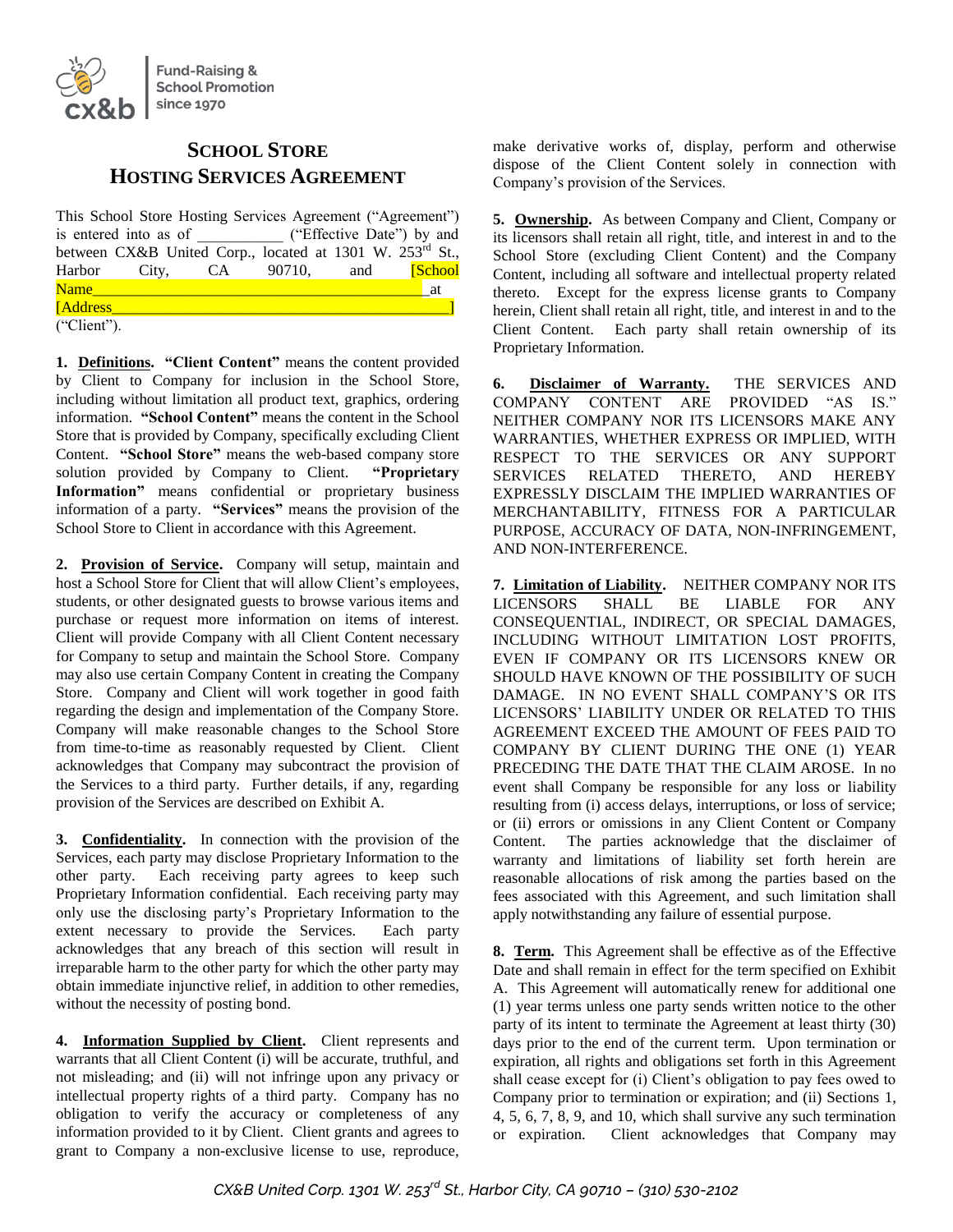

**Fund-Raising & School Promotion** since 1970

automatically suspend or disable access to the Company Store upon termination of this Agreement.

**9. Miscellaneous.** This is the entire Agreement between the parties as to the subject matter hereof and there are no other valid agreements or understandings, express or implied, written or oral. The Agreement may not be assigned by Client without Company's written permission, and any such prohibited assignment shall be void. Company may assign this Agreement without providing notice to or obtaining consent from Client. No waiver or modification of this Agreement shall be valid unless in a formal writing signed by an officer of each party. If one or more provisions of this Agreement shall be held to be invalid, illegal, or unenforceable, the validity, legality, and enforceability of the remaining provisions shall not be affected. Client agrees to indemnify, hold harmless, and at Company's option, defend Company for all damages, liability, and costs (including attorneys' fees) incurred by Company resulting from a breach of this Agreement. This Agreement shall be governed by the laws of the State of Texas, without regard to principles of conflict of laws.

IN WITNESS WHEREOF, the parties hereby execute this Agreement as of the Effective Date.

| <b>COMPANY:</b>                                     | <b>CLIENT:</b>                                                  |
|-----------------------------------------------------|-----------------------------------------------------------------|
| <b>CX&amp;B</b> United Corp.                        | <b>[SCHOOL NAME]</b>                                            |
| By:                                                 | By:                                                             |
| Print Name:                                         |                                                                 |
| Title:                                              | Title:                                                          |
| Date:                                               | Date:                                                           |
| 1301 W. 253 <sup>rd</sup> St. Harbor City, CA 90710 | Address:<br><u> 1980 - Jan James Barnett, fizik amerikan ba</u> |
| Phone:                                              | Phone:                                                          |